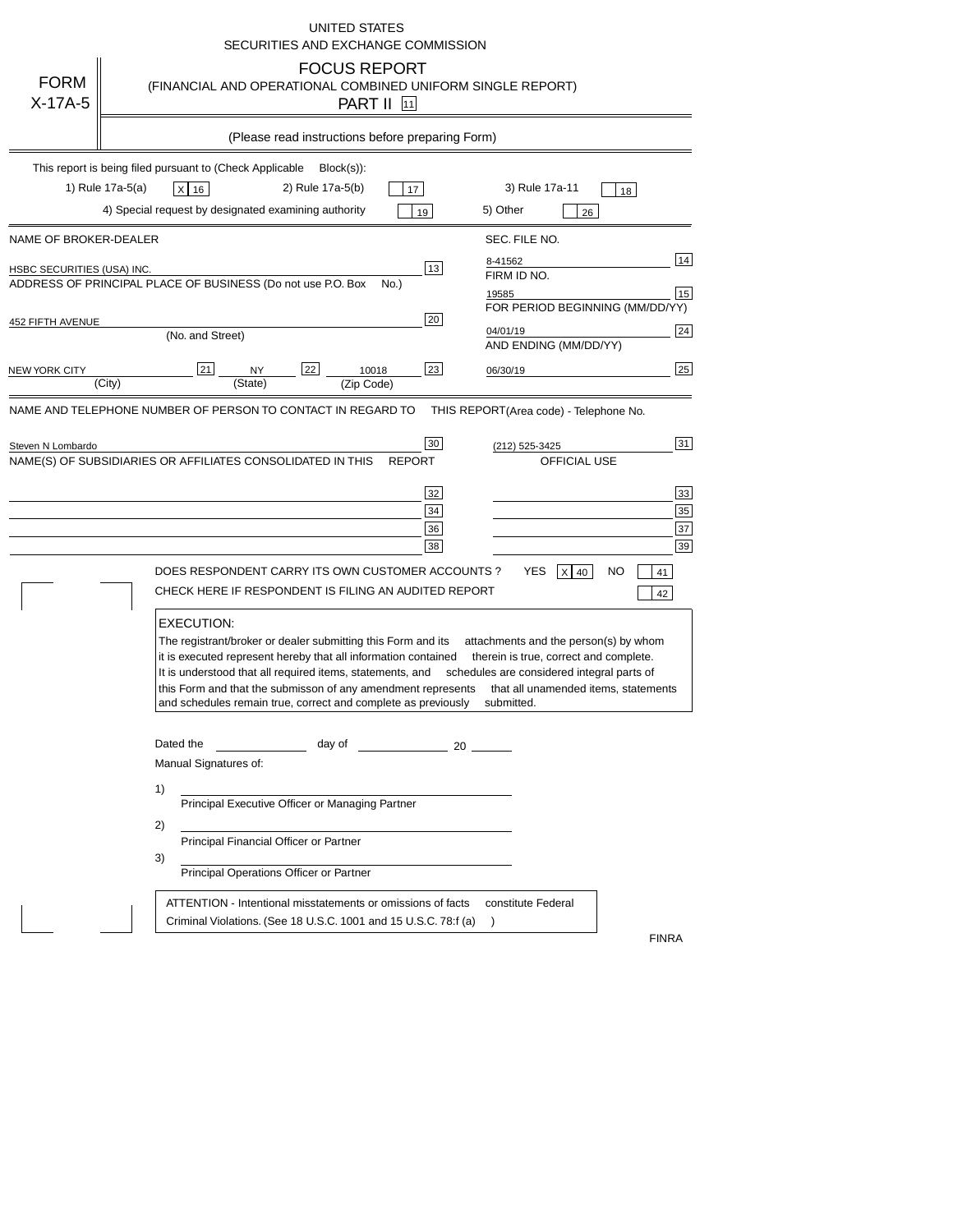| SUPPLEMENT TO                                            |
|----------------------------------------------------------|
| FINANCIAL AND OPERATIONAL COMBINED UNIFORM SINGLE REPORT |
| <b>PART II</b>                                           |

| <b>BROKER OR DEALER</b>                                                                                             |                  |                                                                                                    |
|---------------------------------------------------------------------------------------------------------------------|------------------|----------------------------------------------------------------------------------------------------|
| HSBC SECURITIES (USA) INC.                                                                                          | as of            | 06/30/19                                                                                           |
|                                                                                                                     |                  |                                                                                                    |
| STATEMENT OF SEGREGATION REQUIREMENTS AND FUNDS IN SEGREGATION<br>FOR CUSTOMERS TRADING ON U.S. COMMODITY EXCHANGES |                  |                                                                                                    |
| SEGREGATION REQUIREMENTS (Section 4d(2) of the CEAct)                                                               |                  |                                                                                                    |
| 1. Net ledger balance                                                                                               |                  |                                                                                                    |
| A. Cash                                                                                                             | \$               | 240,212,960 7010                                                                                   |
| B. Securities (at market)                                                                                           |                  | 7020<br>1,449,902,829                                                                              |
| 2. Net unrealized profit (loss) in open futures contracts<br>traded on a contract market                            |                  | 89,131,399 7030                                                                                    |
| 3. Exchange traded options                                                                                          |                  |                                                                                                    |
| A. Add market value of open option contracts purchased on a<br>contract market                                      |                  | 496,549,782 7032                                                                                   |
| B. Deduct market value of open option contracts granted (sold)<br>on a contract market                              |                  | 264,655,851) 7033                                                                                  |
| 4. Net equity (deficit) (add lines 1, 2, and 3)                                                                     |                  | 2,011,141,119 7040                                                                                 |
| 5. Accounts liquidating to a deficit and accounts with debit<br>balances                                            |                  |                                                                                                    |
| - gross amount<br>19,105,770                                                                                        | 7045             |                                                                                                    |
|                                                                                                                     |                  |                                                                                                    |
| Less: amount offset by customer owned securities                                                                    | 19,095,599) 7047 | 7050<br>10,171                                                                                     |
| 6. Amount required to be segregated (add lines 4 and 5)                                                             | \$               | 2,011,151,290<br>7060                                                                              |
| FUNDS IN SEGREGATED ACCOUNTS                                                                                        |                  |                                                                                                    |
| 7. Deposited in segregated funds bank accounts                                                                      |                  |                                                                                                    |
| A. Cash                                                                                                             |                  | 33,104,965 7070                                                                                    |
| B. Securities representing investments of customers' funds<br>(at market)                                           |                  | 7080<br>178,970,119                                                                                |
| C. Securities held for particular customers or option customers<br>in lieu of cash (at market)                      |                  | 7090<br>245.773.986                                                                                |
| 8. Margins on deposit with derivatives clearing organizations<br>of contract markets                                |                  |                                                                                                    |
| A. Cash                                                                                                             |                  | 7100<br>25,025,061                                                                                 |
| B. Securities representing investments of customers' funds<br>(at market)                                           |                  | 207,270,782<br>7110                                                                                |
| C. Securities held for particular customers or option customers<br>in lieu of cash (at market)                      |                  | 1,139,393,084 7120                                                                                 |
| 9. Net settlement from (to) derivatives clearing organizations<br>of contract markets                               |                  | 1,139,268 7130                                                                                     |
| 10. Exchange traded options                                                                                         |                  |                                                                                                    |
| A. Value of open long option contracts                                                                              |                  | 496,549,782 7132                                                                                   |
| B. Value of open short option contracts                                                                             |                  |                                                                                                    |
|                                                                                                                     |                  |                                                                                                    |
| 11. Net equities with other FCMs                                                                                    |                  |                                                                                                    |
| A. Net liquidating equity                                                                                           |                  | 264,655,851 7133                                                                                   |
| B. Securities representing investments of customers' funds<br>(at market)                                           |                  |                                                                                                    |
| C. Securities held for particular customers or option customers<br>in lieu of cash (at market)                      |                  | 22,284,453                                                                                         |
| 12. Segregated funds on hand (describe:                                                                             |                  | 42,451,306                                                                                         |
| 13. Total amount in segregation (add lines 7 through 12)                                                            |                  |                                                                                                    |
| 14. Excess (deficiency) funds in segregation (subtract line 6<br>from line 13)                                      | \$               |                                                                                                    |
| 15. Management Target Amount for Excess funds in segregation                                                        |                  | 100,140 7140<br>7160<br>7170<br>7150<br>2,127,407,095 7180<br>116,255,805 7190<br>104,000,000 7194 |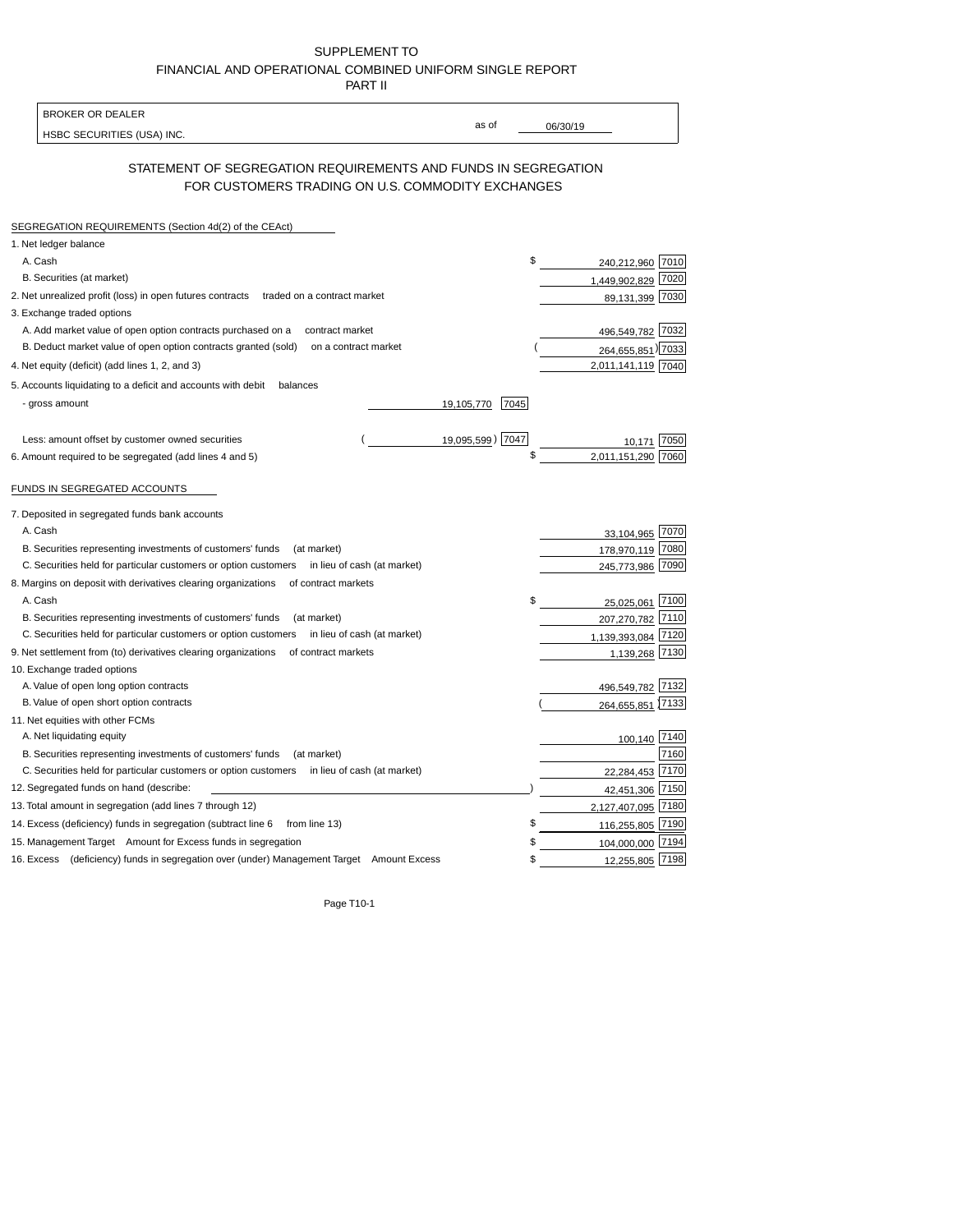| SUPPLEMENT TO                                            |
|----------------------------------------------------------|
| FINANCIAL AND OPERATIONAL COMBINED UNIFORM SINGLE REPORT |
| -----                                                    |

|                                                                                      | PART II                                |                   |      |
|--------------------------------------------------------------------------------------|----------------------------------------|-------------------|------|
| <b>BROKER OR DEALER</b><br>HSBC SECURITIES (USA) INC.                                |                                        | as of<br>06/30/19 |      |
| STATEMENT OF SEGREGATION REQUIREMENTS AND FUNDS IN SEGREGATION                       | FOR CUSTOMERS' DEALER OPTIONS ACCOUNTS |                   |      |
| 1. Amount required to be segregated in accordance<br>with Commission regulation 32.6 |                                        | \$                | 7200 |
| 2. Funds in segregated accounts                                                      |                                        |                   |      |
| A. Cash                                                                              | \$                                     | 7210              |      |
| B. Securities (at market)<br>C. Total                                                |                                        | 7220              | 7230 |
| 3. Excess (deficiency) funds in segregation                                          |                                        |                   |      |
| (subtract line 2.C from line 1)                                                      |                                        |                   | 7240 |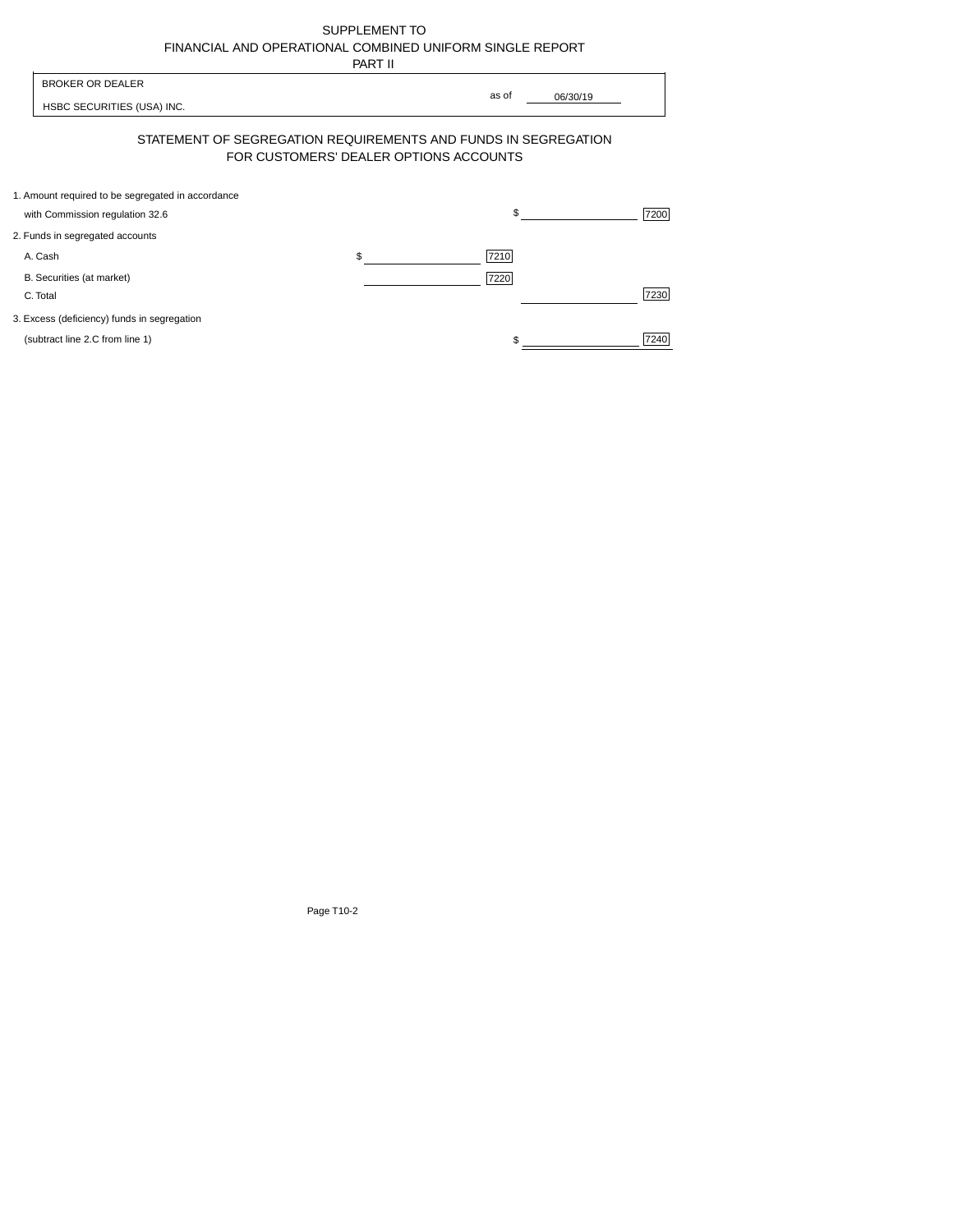SUPPLEMENT TO FINANCIAL AND OPERATIONAL COMBINED UNIFORM SINGLE REPORT PART II

| BROKER OR DEALER           |       |          |
|----------------------------|-------|----------|
|                            | as of | 06/30/19 |
| HSBC SECURITIES (USA) INC. |       |          |

## STATEMENT OF SECURED AMOUNTS AND FUNDS HELD IN SEPARATE ACCOUNTS PURSUANT TO COMMISSION REGULATION 30.7

## FOREIGN FUTURES AND FOREIGN OPTIONS SECURED AMOUNTS

 $\mathsf{r}$ 

| Amount required to be set aside pursuant to law, rule or regulation of a foreign government       |                                   |               |             |      |
|---------------------------------------------------------------------------------------------------|-----------------------------------|---------------|-------------|------|
| or a rule of a self-regulatory organization authorized<br>thereunder                              |                                   | \$            |             | 7305 |
| 1. Net ledger balance - Foreign Futures and Foreign Option Trading - All Customers                |                                   |               |             |      |
| A. Cash                                                                                           |                                   | \$            | 56,322,235  | 7315 |
| <b>B.</b> Securities<br>(at market)                                                               |                                   |               | 75,181,314  | 7317 |
| 2. Net unrealized profit (loss) in open futures contracts traded on a foreign                     | board of trade                    |               | 8,025,392   | 7325 |
| 3. Exchange traded options                                                                        |                                   |               |             |      |
| A. Market value of open option contracts purchased on a foreign board of trade                    |                                   |               |             | 7335 |
| B. Market value of open contracts granted (sold) on a foreign board of trade                      |                                   |               |             | 7337 |
| 4. Net equity (deficit) (add lines 1.2. and 3.)                                                   |                                   | \$            | 139,528,941 | 7345 |
| 5. Accounts liquidating to a deficit and accounts with                                            |                                   |               |             |      |
| debit balances - gross<br>amount                                                                  | \$<br>507,705                     | 7351          |             |      |
| Less: amount offset by customer owned securities                                                  |                                   | 504,112) 7352 | 3,593       | 7354 |
| 6. Amount required to be set aside as the secured amount - Net Liquidating                        | Equity Method (add lines 4 and 5) | \$            | 139,532,534 | 7355 |
| 7. Greater of amount required to be set aside pursuant to foreign jurisdiction (above) or line 6. |                                   |               | 139,532,534 | 7360 |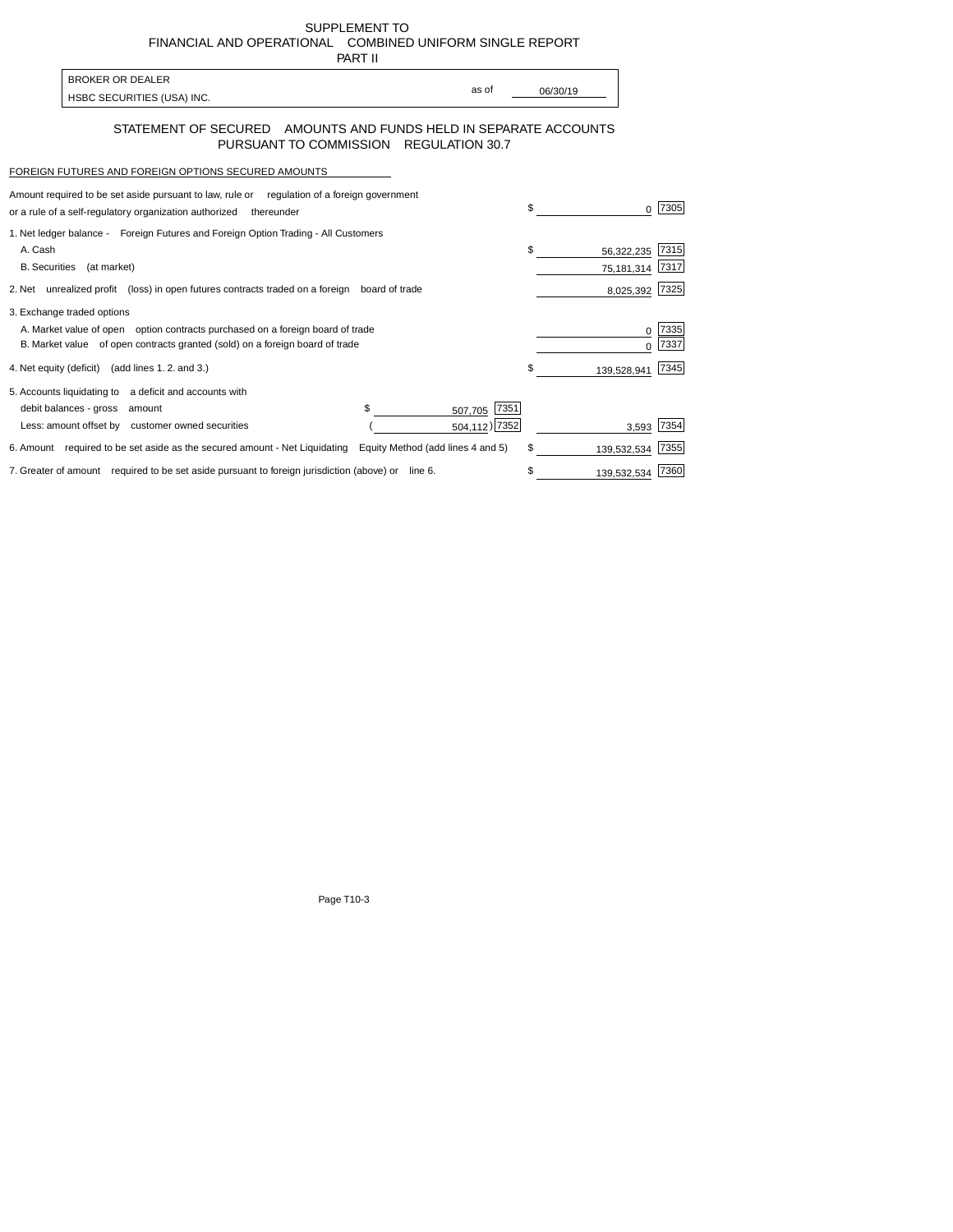SUPPLEMENT TO FINANCIAL AND OPERATIONAL COMBINED UNIFORM SINGLE REPORT

PART II

| <b>BROKER OR DEALER</b>                                                                           |                          |                 |                  |
|---------------------------------------------------------------------------------------------------|--------------------------|-----------------|------------------|
| HSBC SECURITIES (USA) INC.                                                                        | as of                    | 06/30/19        |                  |
| STATEMENT OF SECURED AMOUNTS AND FUNDS HELD IN SEPARATE<br>PURSUANT TO COMMISSION REGULATION 30.7 |                          | <b>ACCOUNTS</b> |                  |
| FUNDS DEPOSITED IN SEPARATE REGULATION 30.7 ACCOUNTS                                              |                          |                 |                  |
| 1. Cash in banks                                                                                  |                          |                 |                  |
| A. Banks located in the United States                                                             | \$<br>17,035,651 7500    |                 |                  |
| B. Other banks qualified under Regulation 30.7                                                    |                          |                 |                  |
| 7510<br>Name(s):<br><b>HARRIS TRUST</b>                                                           | $0$ 7520 \$              |                 | 17,035,651 7530  |
| 2. Securities                                                                                     |                          |                 |                  |
| A. In safekeeping with banks located in the United States                                         | \$<br>7540<br>72,542,829 |                 |                  |
| B. In safekeeping with other banks qualified under Regulation<br>30.7                             |                          |                 |                  |
| 7550<br>Name(s):<br><b>HARRIS TRUST</b>                                                           | 0 7560                   |                 | 72,542,829 7570  |
| 3. Equities with registered futures commission merchants                                          |                          |                 |                  |
| A. Cash                                                                                           | \$<br>0 7580             |                 |                  |
| <b>B.</b> Securities                                                                              | 7590<br>0                |                 |                  |
| C. Unrealized gain (loss) on open futures contracts                                               | 7600<br>0                |                 |                  |
| D. Value of long option contracts                                                                 | $0$ 7610                 |                 |                  |
| E. Value of short option contracts                                                                | $0$ ) 7615               |                 | 0 7620           |
| 4. Amounts held by clearing organizations of foreign boards of<br>trade<br>Name(s):<br>7630       |                          |                 |                  |
| A. Cash                                                                                           | \$<br>7640               |                 |                  |
| <b>B.</b> Securities                                                                              | 7650                     |                 |                  |
| C. Amount due to (from) clearing organizations - daily<br>variation                               | 7660                     |                 |                  |
| D. Value of long option contracts                                                                 | 7670                     |                 |                  |
| E. Value of short option contracts                                                                | ) 7675                   |                 | 7680             |
| 5. Amounts held by members of foreign boards of trade                                             |                          |                 |                  |
| 7690<br>Name(s):                                                                                  |                          |                 |                  |
| A. Cash                                                                                           | \$<br>25,052,901 7700    |                 |                  |
| <b>B.</b> Securities                                                                              | 54,036,793 7710          |                 |                  |
| C. Unrealized gain (loss) on open futures contracts                                               | 8,025,392 7720           |                 |                  |
| D. Value of long option contracts                                                                 | 7730<br>0                |                 |                  |
| E. Value of short option contracts                                                                | $_0$ ) 7735              |                 | 87,115,086 7740  |
| 6. Amounts with other depositories designated by a foreign<br>board of trade<br>7750<br>Name(s):  |                          |                 | 0 7760           |
| 7. Segregated funds on hand (describe:                                                            |                          |                 | 0 7765           |
| 8. Total funds in separate section 30.7 accounts                                                  |                          | \$              | 176,693,566 7770 |
| 9. Excess (deficiency) set Aside Funds for Secured Amount (subtract Line 7 Secured                |                          |                 |                  |
| Statement page T10-3 from Line 8)                                                                 |                          | \$              | 37,161,032 7380  |
| 10. Management Target Amount for Excess funds in separate section 30.7 accounts                   |                          | \$              | 25,000,000 7780  |
| 11. Excess (deficiency) funds in separate 30.7 accounts over (under) Management Target            |                          | \$              | 12,161,032 7785  |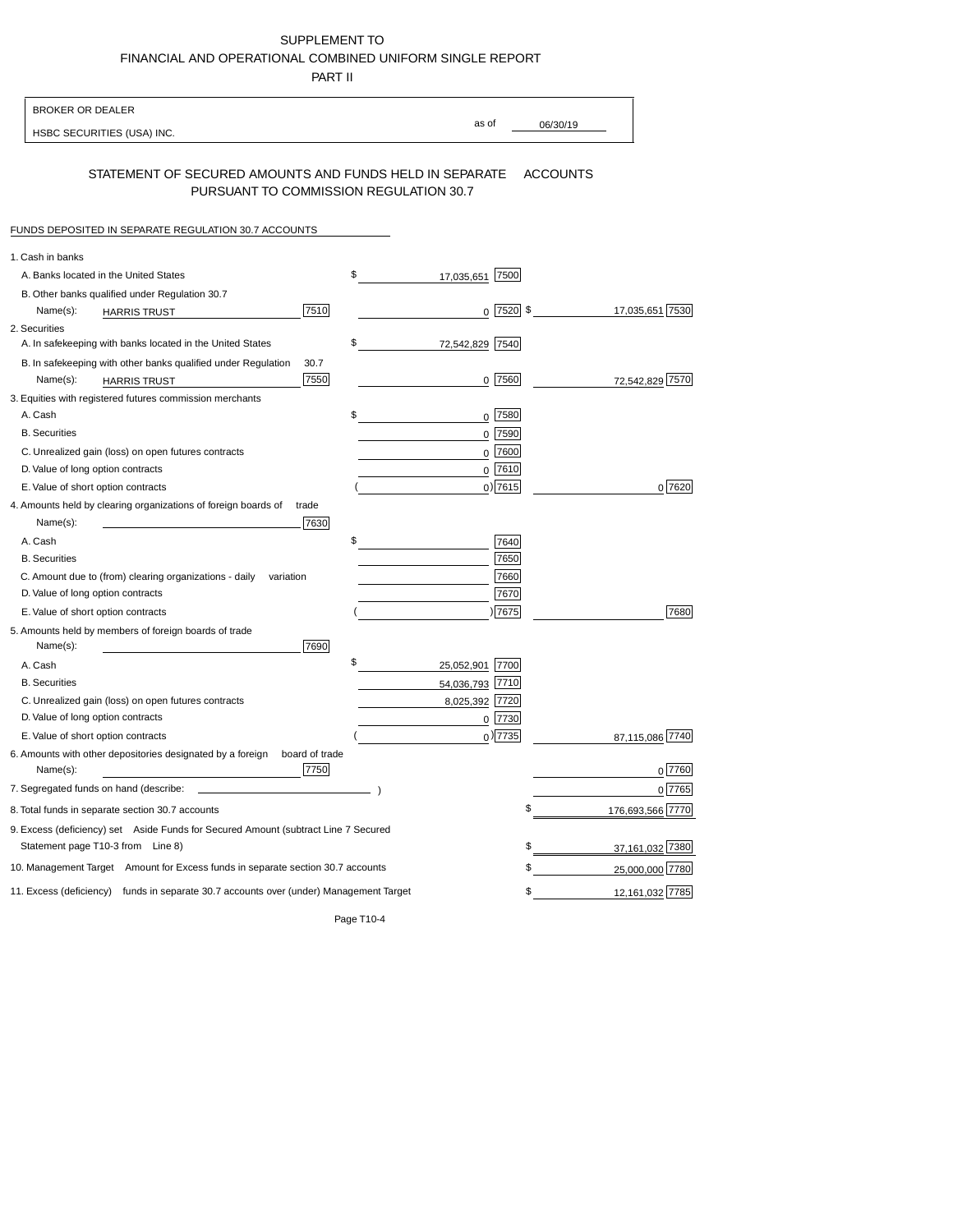SUPPLEMENT TO FINANCIAL AND OPERATIONAL COMBINED UNIFORM SINGLE REPORT

| PART II                                                                                                                              |          |                       |             |
|--------------------------------------------------------------------------------------------------------------------------------------|----------|-----------------------|-------------|
| <b>BROKER OR DEALER</b><br>as of                                                                                                     |          |                       |             |
| HSBC SECURITIES (USA) INC.                                                                                                           | 06/30/19 |                       |             |
| STATEMENT OF CLEARED  SWAPS CUSTOMER SEGREGATION REQUIREMENTS AND<br>FUNDS IN CLEARED SWAPS CUSTOMER ACCOUNTS UNDER 4D(F) OF THE CEA |          |                       |             |
| <b>Cleared Swaps Customer Requirements</b>                                                                                           |          |                       |             |
| 1. Net ledger balance                                                                                                                |          |                       |             |
| A. Cash                                                                                                                              | \$       | 627,510,491 8500      |             |
| B. Securities (at market)                                                                                                            |          | 452,487,508 8510      |             |
| 2. Net unrealized profit (loss) in open cleared swaps                                                                                |          | $(49, 432, 717)$ 8520 |             |
| 3. Cleared swaps options                                                                                                             |          |                       |             |
| A. Market value of open cleared swaps option contracts purchased                                                                     |          |                       | 0 8530      |
| B. Market value of open cleared swaps option contracts granted (sold)                                                                |          |                       | 0 8540      |
| 4. Net equity (deficit) (add lines 1, 2, and 3)                                                                                      | \$       | 1,030,565,282 8550    |             |
| 5. Accounts liquidating to a deficit and accounts with                                                                               |          |                       |             |
| 5,818,797 8560<br>debit balances - gross amount<br>\$                                                                                |          |                       |             |
| 5,818,192) 8570<br>Less: amount offset by customer owned securities                                                                  |          |                       | 605 8580    |
| 6. Amount required to be segregated for cleared swaps customers (add lines 4 and 5)                                                  | \$       | 1,030,565,887 8590    |             |
| Funds in Cleared Swaps Customer Segregated Accounts                                                                                  |          |                       |             |
| 7. Deposited in cleared swaps customer segregated accounts at banks                                                                  |          |                       |             |
| A. Cash                                                                                                                              | \$       | 16,333,196 8600       |             |
| B. Securities representing investments of cleared swaps customers' funds (at market)                                                 |          |                       | $0^{18610}$ |
| C. Securities held for particular cleared swaps customers in lieu of cash (at market)                                                |          | 1,628,427 8620        |             |
| 8. Margins on deposit with derivatives clearing organizations in cleared swaps customer segregated accounts                          |          |                       |             |
| A. Cash                                                                                                                              |          | 21,154,211 8630       |             |
| B. Securities representing investments of cleared swaps customers' funds (at market)                                                 |          | 686,127,067 8640      |             |
| C. Securities held for particular cleared swaps customers in lieu of cash (at market)                                                |          | 450,859,081           | 8650        |
| 9. Net settlement from (to) derivatives clearing organizations                                                                       |          | 22,021,187 8660       |             |
| 10. Cleared swaps options                                                                                                            |          |                       |             |
| A. Value of open cleared swaps long option contracts                                                                                 |          |                       | 0 8670      |
| B. Value of open cleared swaps short option contracts                                                                                |          |                       | $0$ ) 8680  |
| 11. Net equities with other FCMs                                                                                                     |          |                       |             |
| A. Net liquidating equity                                                                                                            |          |                       | 0 8690      |
| B. Securities representing investments of cleared swaps customers' funds (at market)                                                 |          |                       | $0^{8700}$  |
| C. Securities held for particular cleared swaps customers in lieu of cash (at market)                                                |          |                       | 0 8710      |
| 12. Cleared swaps customer funds on hand (describe:                                                                                  |          |                       | 0 8715      |
| 13. Total amount in cleared swaps customer segregation (add lines 7 through 12)                                                      | \$       | 1,198,123,169 8720    |             |
| 14. Excess (deficiency) funds in cleared swaps customer segregation (subtract line 6 from line 13)                                   | \$       | 167,557,282 8730      |             |
| 15. Management Target Amount for Excess funds in cleared swaps segregated accounts                                                   | \$       | 152,000,000 8760      |             |
| (deficiency) funds in cleared swaps customer segregated accounts over<br>16. Excess                                                  |          |                       |             |
| <b>Management Target Excess</b><br>(under)                                                                                           | \$       | 15,557,282 8770       |             |